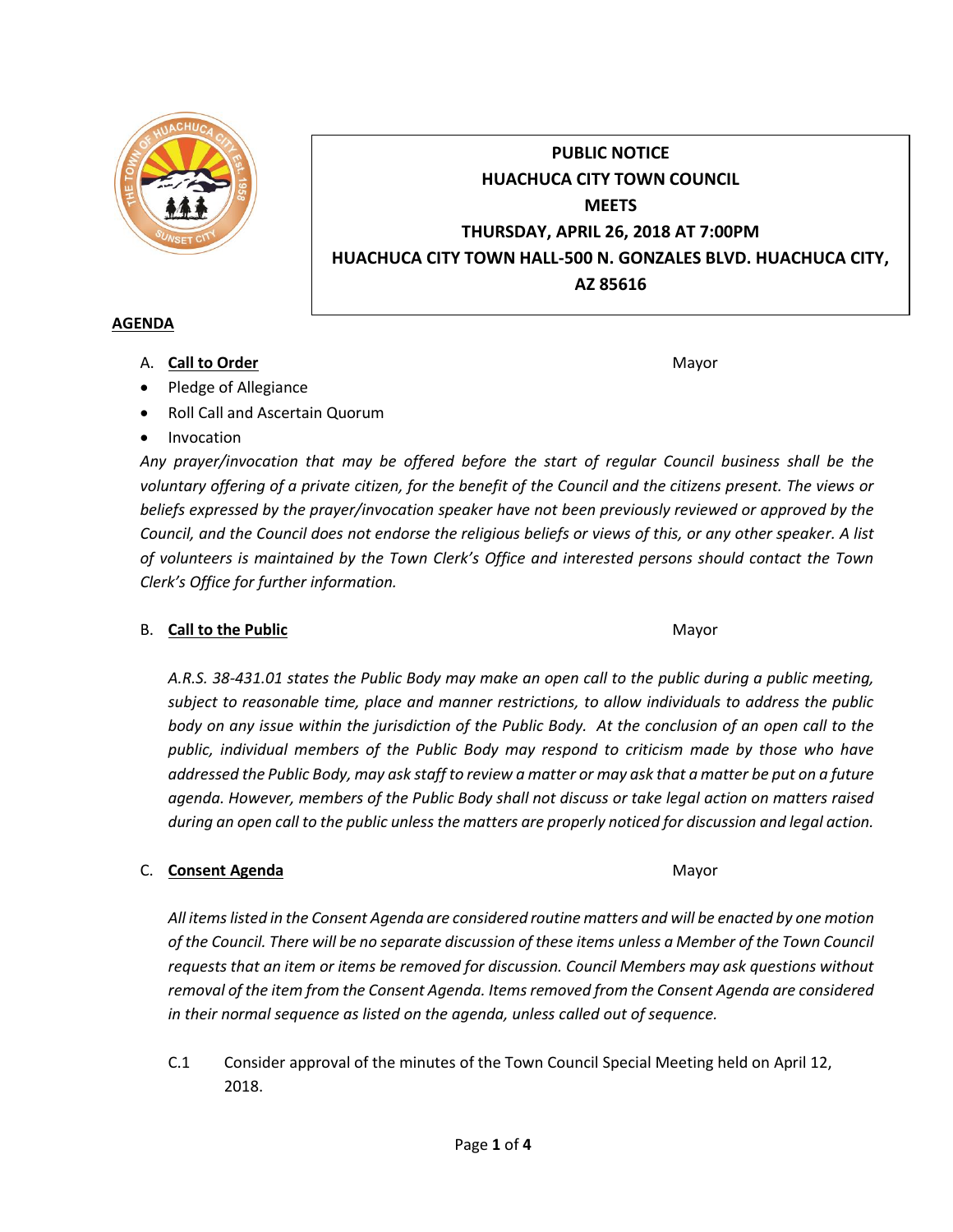- C.2 Consider approval of the minutes of the Town Council Regular Meeting held on April 12, 2018.
- C.3 Consider approval of the Payment Approval Report in the amount of \$156,453.81

# D. **Unfinished Business before the Council** Mayor

*Public comment will be taken at the beginning of each agenda item, after the subject has been announced by the Mayor and explained by staff. Any citizen who wishes, may speak one time for five minutes on each agenda item before or after Council discussion. Questions from Council Members, however, may be directed to staff or a member of the public through the Mayor at any time.*

- D.1 Discussion and/or Action [Manager Williams]: Consider purchase of a Security Camera System for Police and Town Facilities; may include a presentation by Al Armenta from The Camera Guys.
- D.2 Discussion and/or Action [Manager Williams]: Approval of recommended revisions to the Employee Manual. All aspects of the Town's employment rules, practices, policies and procedures may be discussed.

#### E. **New Business before the Council** Mayor

*Public comment will be taken at the beginning of each agenda item, after the subject has been announced by the Mayor and explained by staff. Any citizen who wishes, may speak one time for five minutes on each agenda item before or after Council discussion. Questions from Council Members, however, may be directed to staff or a member of the public through the Mayor at any time.*

- E.1 Discussion and/or Action [Clerk Fuller]: Presentation by Ed Bantel of Southwest Risk, discussing the additional benefits available to the Town through the Arizona Municipal Risk Retention Pool.
- E.2 Discussion and/or Action [Mayor Taylor]: Proclamation declaring May 6-12 "Kindness Week" in Huachuca City.
- E.3 Discussion and/or Action [Manager Williams] Second Reading and Adoption of Ordinance 2018-09, AN ORDINANCE OF THE MAYOR AND COUNCIL OF THE TOWN OF HUACHUCA CITY, ARIZONA, AMENDING THE TOWN CODE, TITLE 8 "HEALTH AND SAFETY," CHAPTER 8.05 "GARBAGE AND TRASH COLLECTION," SUBSECTION 8.05.040 (C) "RENTAL OF DUMP TRUCK," TO INCREASE THE FEES FOR RENTING A TOWN DUMP TRUCK
- E.4 Discussion and/or Action [Mayor Taylor]: Second Reading and Adoption of Ordinance 2018- 10, AN ORDINANCE OF THE MAYOR AND COUNCIL OF THE TOWN OF HUACHUCA CITY, ARIZONA, AMENDING THE TOWN CODE TITLE 9 "PUBLIC PEACE, MORALS AND WELFARE"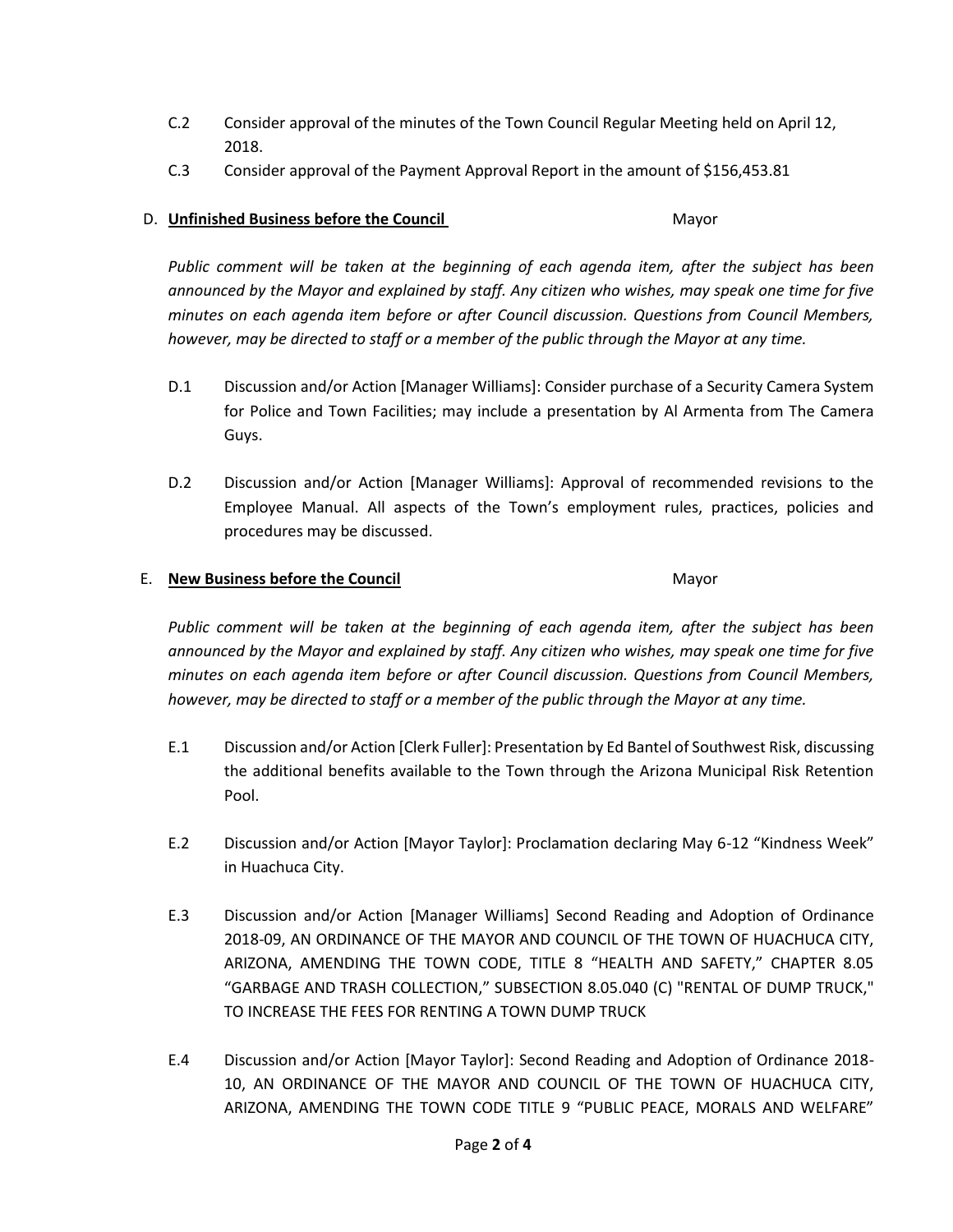CHAPTER 9.05 "GENERAL OFFENSES" SECTION 9.05.050 "EXPLOSIVES" BY DELETING THE CURRENT LANGUAGE IN ITS ENTIRETY, RENAMING THE SECTION "FIREWORKS", AND ADOPTING NEW PROVISIONS FOR REGULATING FIREWORKS.

- E.5 Discussion and/or Action [Mayor Taylor]: Resolution No. 2018-05, adopting a new fee schedule for Town Facility Rental Fees, including deposits and fees for use of Town parks and recreation facilities and the community center.
- E.6 Discussion and/or Action [Mayor Taylor]: Resolution No. 2018-06, adopting a new schedule for tipping fees at the landfill.
- E.7 Discussion and/or Action [Councilor Welsch]: Council Decision Request by Director Harvey to increase fees for Summer Splash Program.
- E.8 Discussion and/or Action [Manager Williams and Chief Thies]: Council direction to staff to prioritize patrolling of Town streets and alleys to enforce the Town's Code provisions concerning littering, proper trash collection and illegal dumping.
- E.9 Discussion and/or Action [Mayor Taylor]: Proclamation declaring the Month of April "Fair Housing Month" in Huachuca City.
- E.10 Discussion and/or Action [Manager Williams]: Council Decision Request for Fuel Retention Area Project Funding Approval.
- E.11 Discussion and/or Action [Manager Williams]: First Reading of Ordinance 2018-11, AN ORDINANCE OF THE MAYOR AND COUNCIL OF THE TOWN OF HUACHUCA CITY, ARIZONA, AMENDING THE TOWN CODE, TITLE 8 "HEALTH AND SAFETY," CHAPTER 8.10 "PREPARATION OF REFUSE FOR COLLECTION," SECTIONS 8.10.010 "PREPERATION OF REFUSE," 8.10.020 "LOCATION FOR PICK-UP," AND 8.10.050 "ALTERNATIVE DISPOSAL OF REFUSE" TO IMPROVE THE TOWN'S TRASH COLLECTION EFFORTS AND TO ALLOW FOR THE POSSIBILITY OF ENGAGING A PRIVATE ENTERPRISE TO PROVIDE TRASH COLLECTION SERVICE.
- E.12 Discussion and/or Action [Manager Williams]: Authorize staff to declare as surplus the following item(s) to be sold by auction or otherwise disposed of in accordance with Town Policy:

Fire Department:

a. 2001 Chevy 3500HD VIN/1GCJK33G91F181929

Public Works

a. 1984 Chevy Step Van VIN/1GCFP22JXE3333691